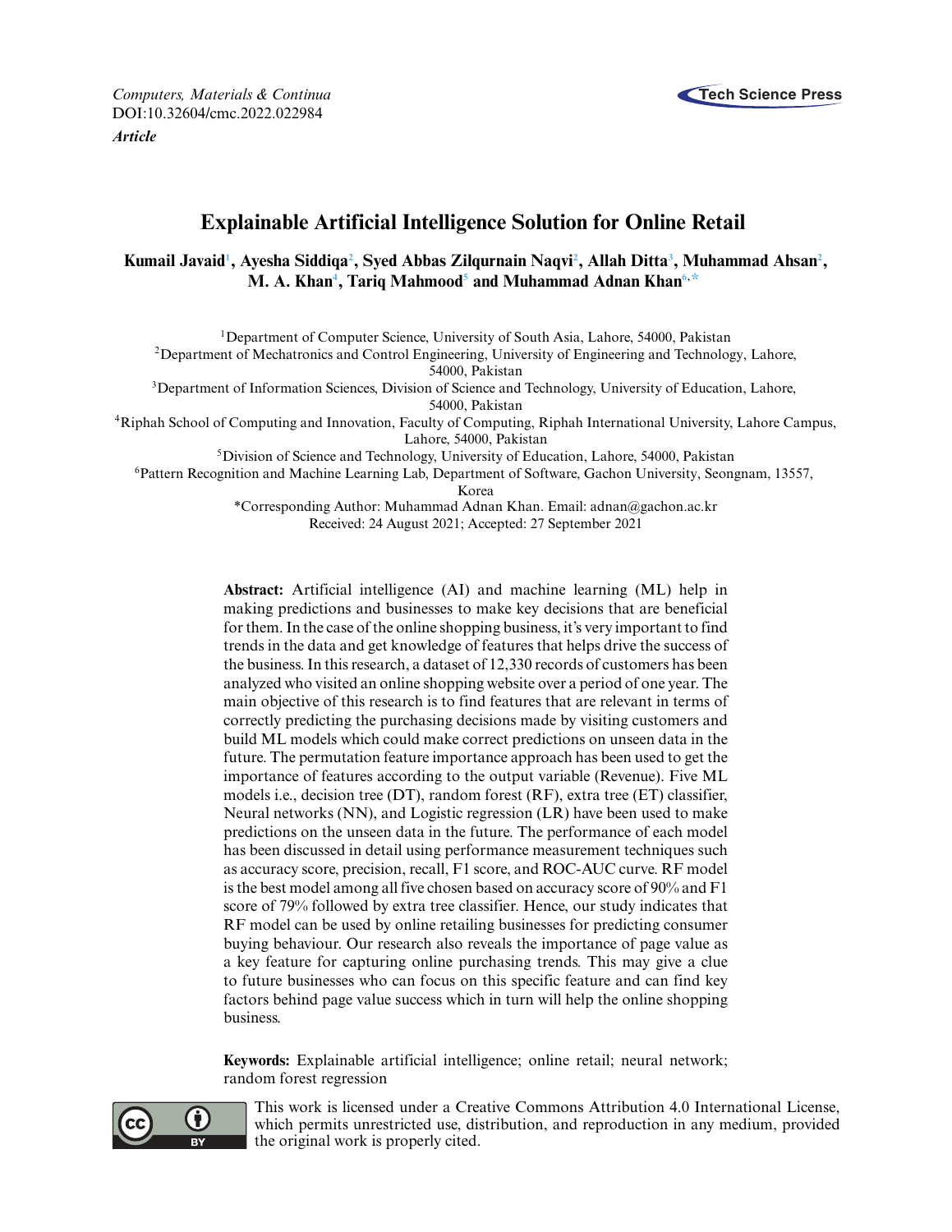#### **1 Introduction**

Artificial intelligence (AI) and machine learning (ML) are being used by many organizations for several purposes. For instance, making predictions related to the stock market, forecasting about the weather, and for many other applications including web scrapping, making sense out of text data, and images [\[1\]](#page-16-0). Making future predictions based on the past is the underlying learning paradigm that sets the overall framework for ML. In the context of product and service development, the main objective of ML and AI is to improve the efficiency of products and services which in turn increases the revenue of a firm. Al and ML help online businesses as well by exploiting the data available on the website. Many small businesses use an option of online shopping and it makes it easy for people to make orders through online shopping especially for working people who cannot visit shops. Online shopping not only saves time but also helps in saving the transportation cost of the customer. Most people prefer online shopping where they can find a variety of products in one place. ML has several applications in the online shopping business where it can be used to get useful information about the visitors and decisions can be made accordingly. This useful information about the visitor can help the business in many ways, for example, if a user does not spend much time researching about the products, then more variety should be added or some discounts should be offered. ML can help in finding trends in the data, finding relationships between different features and it can provide information about the importance of variables which in turn can help the business to make better decisions in the future [\[2\]](#page-16-1).

ML has been widely used to predict the future based on the past behavior of data. Recent years have seen tremendous growth in online retailing around the world. While it has a low internet penetration rate of 34.5 percent, India still has fourth-largest number of internet users in the country after China. Given the growing importance of Indias' online market, its complicated sensitivity collection and area-wise sociopsychological barriers, retail stores need to consider consumer shopping inclinations. In this paper [\[3\]](#page-16-2), researchers seek to understand critical factors that affect the online shopping behavior of Indian customers across geographical locations in different product categories around the world. For this purpose, the RF model is used to define the causal relationship among the factors influencing the conduct of online transactions. Customer retention is a major concern observed in the telecommunications industry, as it affects the income of the business. This research [\[4\]](#page-16-3), applied a mixture of simple under-sampling, SMOTE, and weighted random forest (WRF) to improve the customer attrition prediction model on a sample dataset from an Indonesian telecommunications industry. In another study [\[5\]](#page-16-4), the researchers address the development of behavioral scoring models to predict potential transactions by customers in an online ordering system. Internet retailing removes many obstacles for consumers moving between retailers to repeat purchases; thus, maintaining current customers is a crucial challenge for production models. In this study, [\[6\]](#page-16-5) researchers introduced a novel model based on three different algorithms: NN, regression trees, and DT techniques. For churn prediction, the proposed technique focused on demographic data and usage. Using repair and complaint data helped clients remain within the company and also extended the model by loyalty in a well-defined way. In [\[7\]](#page-16-6), authors build improved balanced random forest (IBRF) with ANN, DT, and CWC-SVM on a dataset of real bank customers, which produced superior results than other RF algorithms like BRF and WRF. This unique strategy combines RF, which is cost-sensitive, with WRF, which is a sampling method. A shopping cart is a necessary gadget for shopping in supermarkets or grocery stores. The researchers in this study [\[8\]](#page-16-7) developed a shopping support robot that can handle a shopping cart while following its owners and offering shopping services by assessing the customer's head orientation, body orientation, and identifying various shopping behavior's. The authors used Precision, Support, Recall, and F1 score, to test the efficiency of behavior recognition. To ensure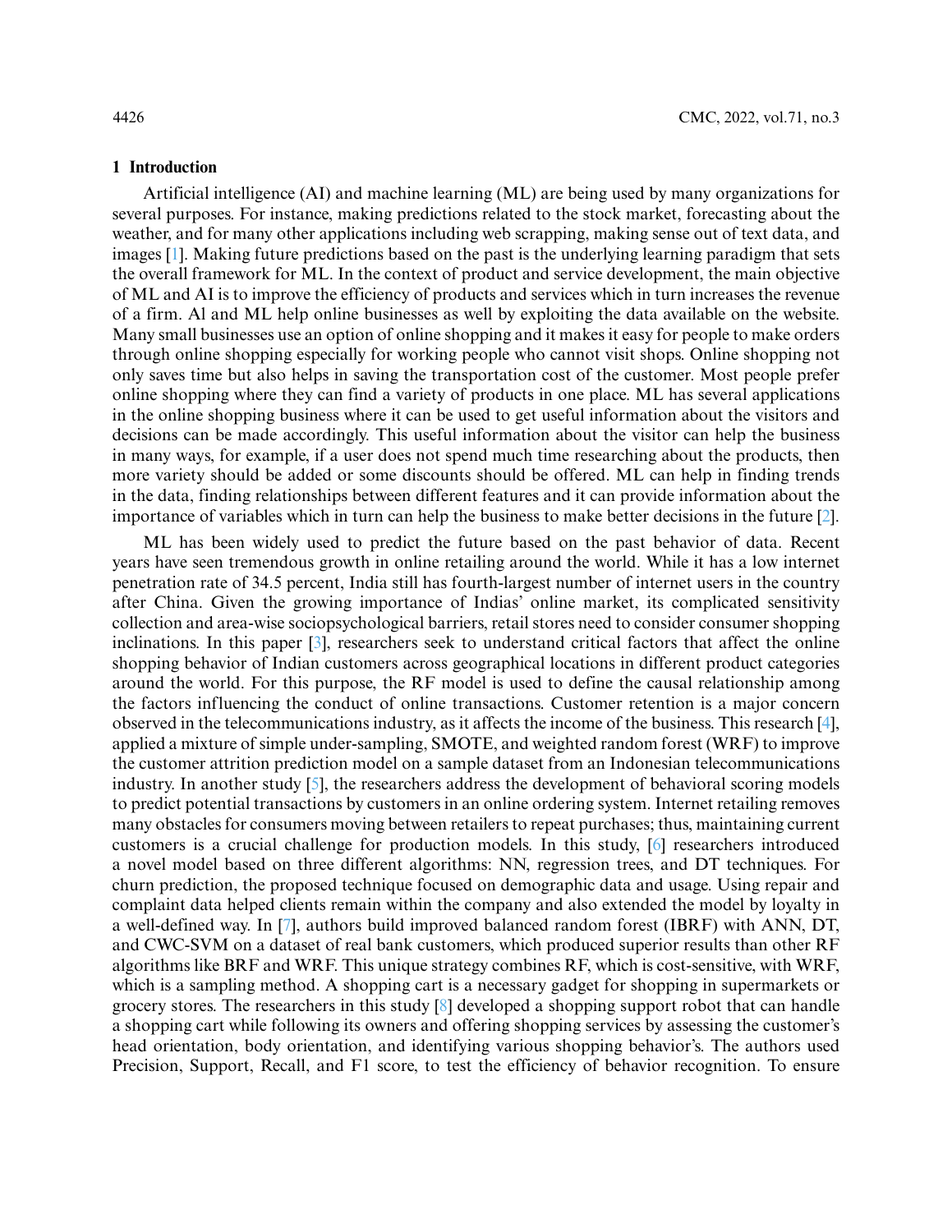the high availability of retail commodities while limiting the risks of oversupply and overstocking, retailers must plan for stocked and supply chain management. To enable such optimal supply chain management, the ability to reliably and effectively anticipate the purchase probability of retail items is crucial. In this study [\[9\]](#page-16-8), to predict the probability of retail items, the researchers used the purchased data and built ensemble learning models which include RF, CNN, XGBoost, and voting mechanism techniques. The proposed solution was thoroughly evaluated by looking at accuracy, precision, F1 score, sensitivity, specificity, cost-benefit analysis, and complexity analysis. This study [\[10\]](#page-16-9) described a method for automatically classifying a continually changing product catalog into a three-level food taxonomy. A score-based ranking system, conventional ML methods, and DNN were investigated in this research study. Researchers concluded that the conventional ML algorithm outperformed the other two techniques. In [Tab. 1,](#page-2-0) a comparative study of existing techniques for the prediction of online retail has been done. In this research work, different ML and deep learning (DL) models are used to make predictions. The main objectives of the study are:

- To find and explain the most important features which will help in making correct predictions, the features which are contributing towards the success of online shopping business.
- To understand customer behavior and financial spending of the customers.
- To build a robust model that could make future predictions on the unseen data.

The dataset is based on an online business and this data has information of 12,330 individual users who visited websites in the past to search for the products and offerings by the business. Five ML models i.e., decision tree (DT), random forest (RF), extra tree (ET), neural networks (NN), and logistic regression (LR) have been used in this research. Data is divided into 80/20 ratio. 80% of the data is used for training while 20% is for testing. All the models is trained on training data and tested on the remaining 20% of test data. One of the most important techniques for feature importance is permutation importance which gives information about the most important features useful for making correct predictions.

| References           | Method                                                                                                                     | Results                         | Suggestions for future<br>work                                       |
|----------------------|----------------------------------------------------------------------------------------------------------------------------|---------------------------------|----------------------------------------------------------------------|
| Hafez et al. $[11]$  | KNN, FKNN,<br>XGBoost, and MLP<br>models were used to<br>classify product catalogs<br>into a three-level food<br>taxonomy. | FKNN algorithm<br>outperformed. | Currently, researchers<br>work on<br>multidimensional<br>categories. |
| Sharma et al. $[10]$ | Build ensemble learning This ensemble<br>models which include<br>RF, CNN, XGBoost,<br>and voting mechanism<br>techniques.  | technique<br>outperformed.      |                                                                      |
|                      |                                                                                                                            |                                 | $\sim$<br>$\rightarrow$                                              |

<span id="page-2-0"></span>**Table 1:** Comparative analysis of existing techniques for online retail

(Continued)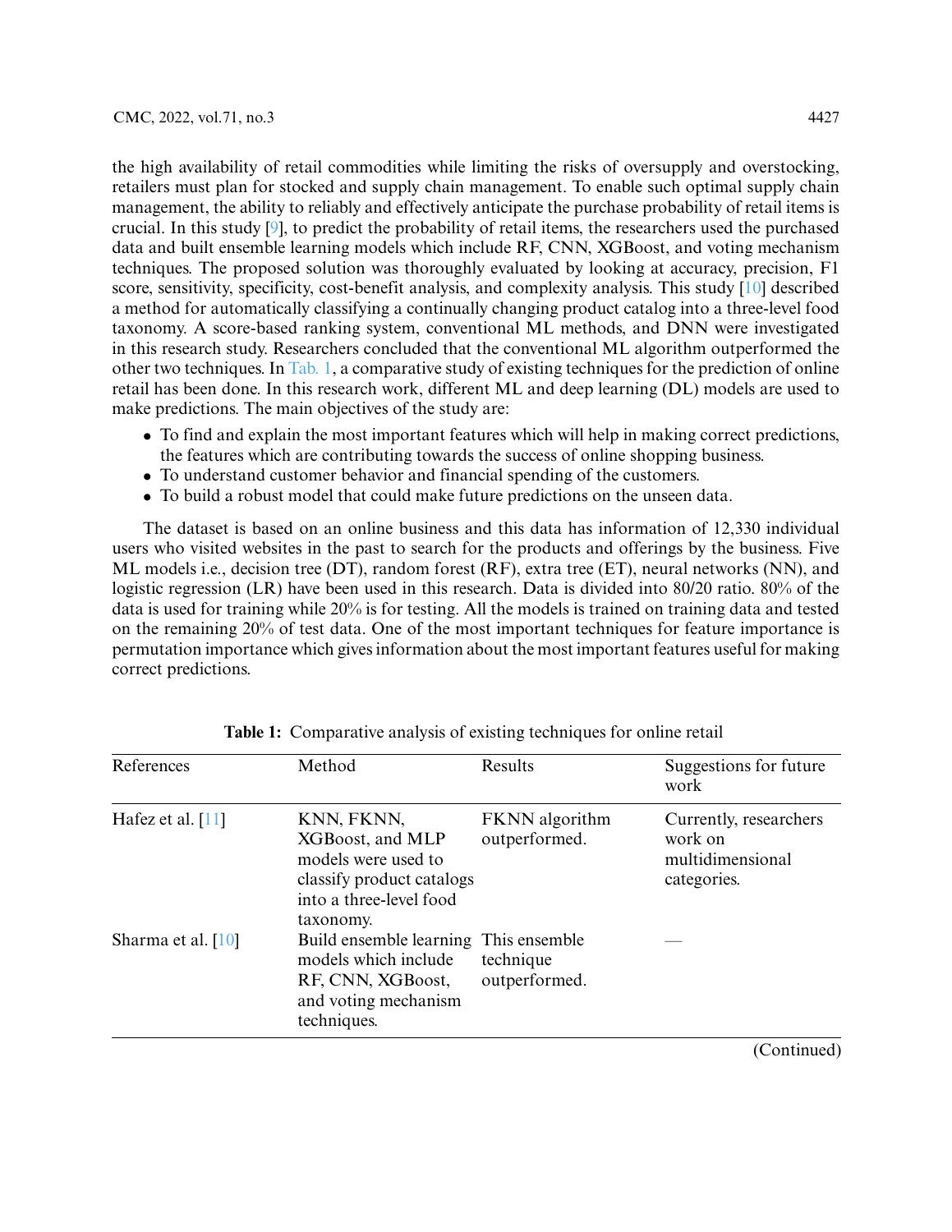| <b>LADIC 1.</b> COMMUNICU |                                                                                                                                        |                                                                                                                    |                                                                                                                                                                |  |  |  |  |  |  |
|---------------------------|----------------------------------------------------------------------------------------------------------------------------------------|--------------------------------------------------------------------------------------------------------------------|----------------------------------------------------------------------------------------------------------------------------------------------------------------|--|--|--|--|--|--|
| References                | Method                                                                                                                                 | Results                                                                                                            | Suggestions for future<br>work                                                                                                                                 |  |  |  |  |  |  |
| Islam et al. [9]          | Develop a shopping<br>support robot that<br>offering shopping<br>services and develop a<br>GRU to analyze the<br>actions of customers. | Accuracy: 82% achieved Develop a robot that<br>to recognize the client's<br>actions.                               | supports elder people<br>during shopping.                                                                                                                      |  |  |  |  |  |  |
| Joshi et al. [4]          | Data collection: 124<br>Indian people. RF<br>model is used for<br>prediction and feature<br>importance                                 | RF model represents<br>the percentage of each<br>category towards online<br>vs. offline purchases.                 | Increase the number of<br>observations.<br>Vary the product<br>categories.<br>Features: Quality and<br>Brand orientation can<br>be included in future<br>work. |  |  |  |  |  |  |
| Effendy et al. [5]        | Dataset of client<br>behavior. Simple<br>under-sampling,<br>SMOTE, and WRF<br>used for customers'<br>attritions predication.           | Combined sampling<br>and WRF could<br>produce a better<br>performing predictive<br>model than before.              | Identify the most<br>important features that<br>affect the clients to<br>churn.<br>Increase the top deciles'<br>worth.                                         |  |  |  |  |  |  |
| Xie et al. $[8]$          | Build IBRF with ANN,<br>DT, and CWC-SVM on<br>a dataset of real bank<br>customers                                                      | <b>IBRF</b> outperformed<br>with 93.2% accuracy.                                                                   | Improve the efficiency<br>and simplification<br>ability.<br>Increase the number of<br>variables.                                                               |  |  |  |  |  |  |
| Hadden et al. [7]         | NN, regression trees,<br>DT used for churn<br>prediction.                                                                              | DT model<br>outperformed.<br>Important variables:<br>• Cash conceded<br>• Number of complaints and non-churners by | Perform a deeper<br>analysis.<br>For Future: A<br>comparison of churners<br>NN and regression<br>technique respectively.                                       |  |  |  |  |  |  |

**Table 1:** Continued

# **2 Methodology**

# *2.1 Data Description*

The online shoppers intention (OSI) dataset is collected from Kaggle. This dataset was launched as a Kaggle competition in the year 2019 [\[12\]](#page-16-11). The dataset has 12330 observations and eighteen different variables with the target variable as "Revenue" which is either False or True [\[13](#page-16-12)[,14\]](#page-16-13). False means the customer has not made a transaction and True means the customer has made the transaction. The description of the variables that are present in the dataset is given below in [Tab. 2.](#page-4-0) As the data is about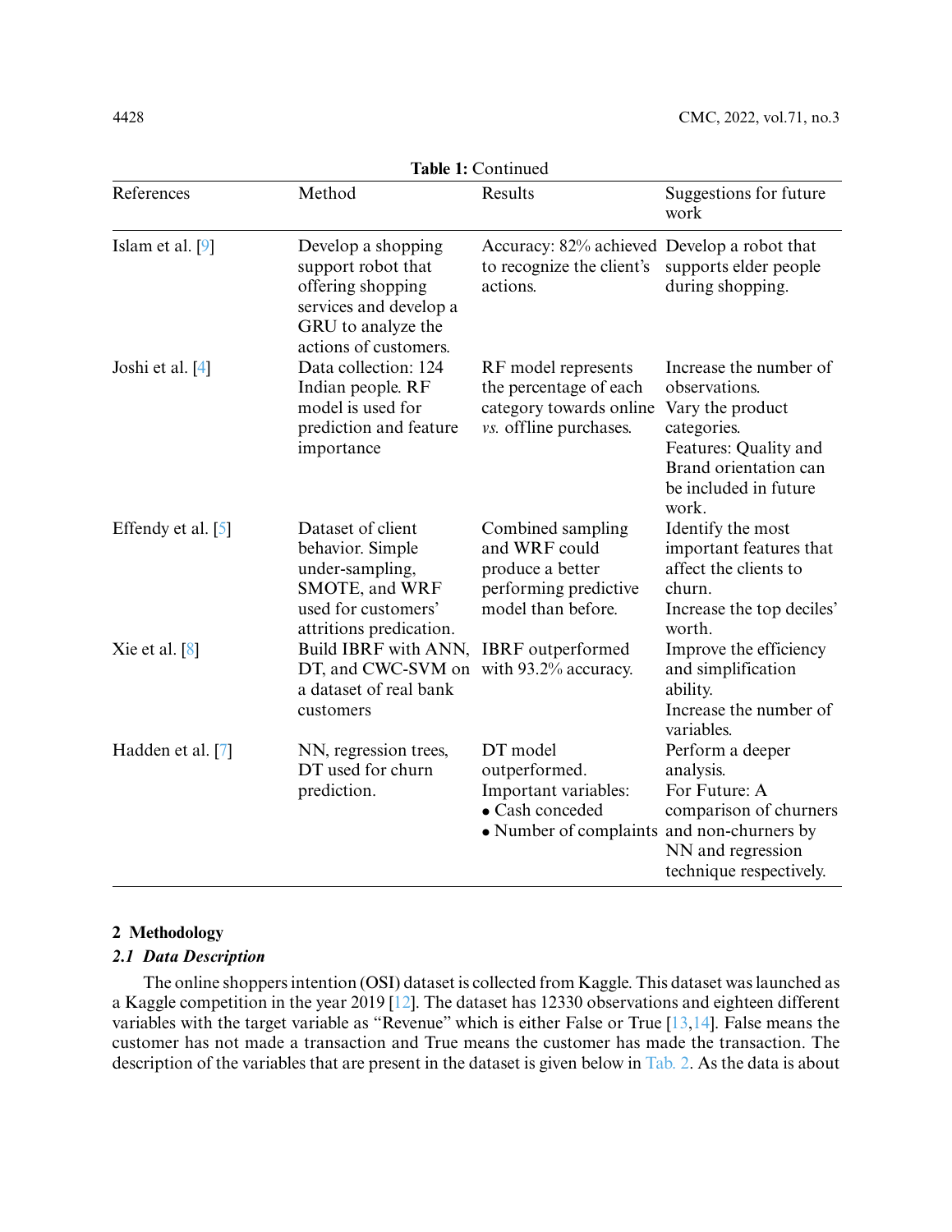the online website and its transaction, so, most of the variables are about the web page information and transaction made by the customer.

# *2.2 Data Pre-Processing*

In the OSI dataset, there are numerical as well as categorical variables. As a pre-processing step, the categorical variables are converted into numerical variables using one-hot encoding and categorical encoding. The detailed information about the missing values and data type of each of the variables are given in [Tab. 2.](#page-4-0) As can be seen in [Tab. 2,](#page-4-0) the data has some missing values in the first eight variables i.e., (Administrative, Administrative Duration, Informational, Informational Duration, Product Related, Product Related Duration, Bonus Rate, and Exit Rate). Each of these variables (variables that contain missing values) contain only fourteen missing values, which are less than one percent of the dataset size. The missing values in numerical variables are replaced by the mean of the corresponding variables, whereas the missing values in categorical variables are replaced by the mode of the corresponding variables.

| Variables of dataset          | Data type | Variable's description                                                                                                                          | Missing values |
|-------------------------------|-----------|-------------------------------------------------------------------------------------------------------------------------------------------------|----------------|
| Administrative                | Float     | The number of pages<br>about account<br>administration that the<br>visitor has visited.                                                         | 14             |
| Administrative duration Float |           | Time duration spent on 14<br>account<br>management-related<br>pages by the visitor.                                                             |                |
| Informational                 | Float     | The number of pages<br>visited by the visitor on<br>the website, as well as<br>the shopping site's<br>communication and<br>address information. | 14             |
| Informational duration        | Float     | Time duration spent on 14<br>informational pages by<br>the visitor.                                                                             |                |
| Product-related               | Float     | This is the total number 14<br>of pages the user visited<br>product-related pages.                                                              |                |
| Product-related<br>duration   | Float     | Time duration spent on 14<br>product-related pages<br>by the visitor.                                                                           |                |
| Bounce rates                  | Float     | The visitor's average<br>bounce rate for the<br>pages he or she viewed.                                                                         | 14             |

<span id="page-4-0"></span>**Table 2:** Description and type of variables of OSI dataset and identifying the missing values of variables

(Continued)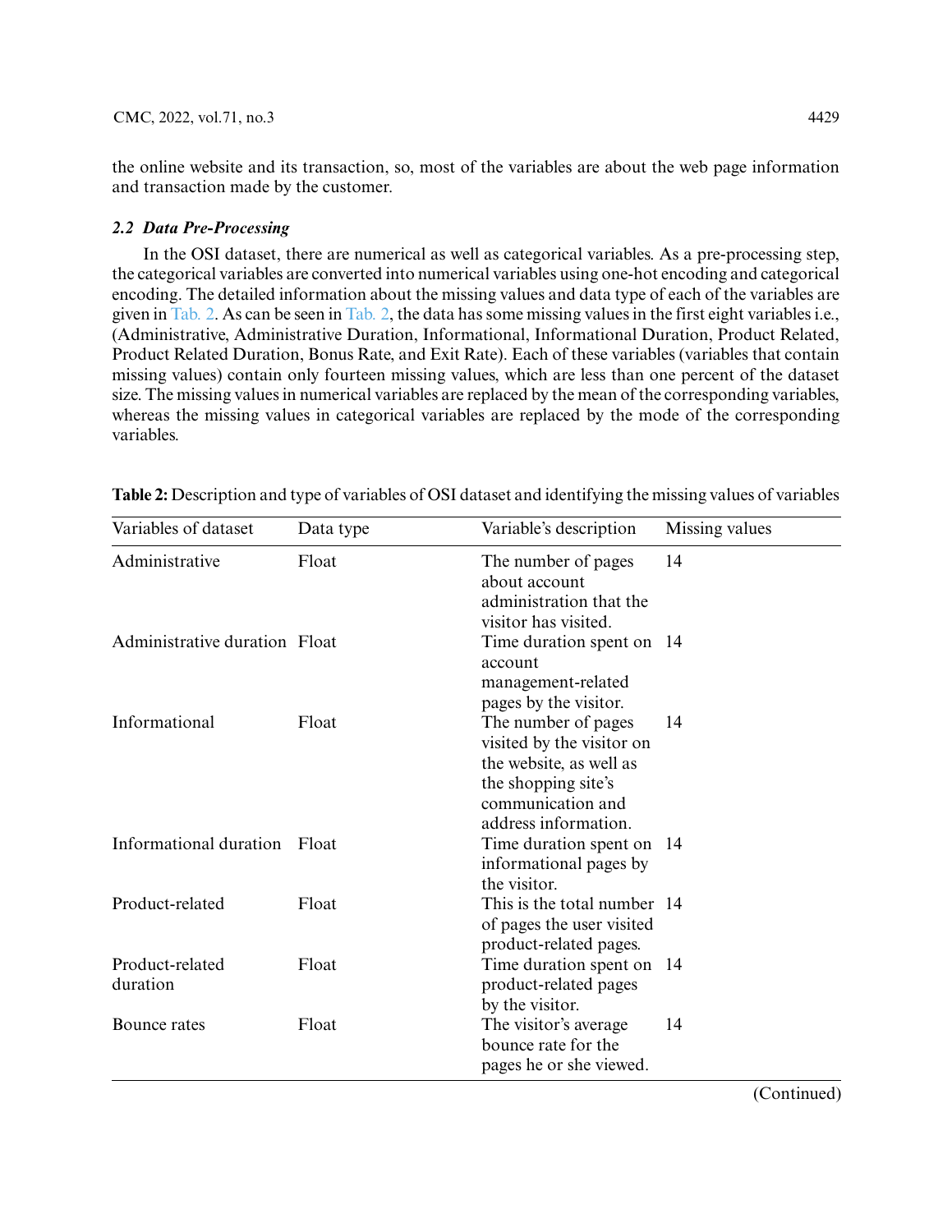| Variables of dataset | Data type | Variable's description                                                                                | Missing values   |
|----------------------|-----------|-------------------------------------------------------------------------------------------------------|------------------|
| Exit rates           | Float     | The visitor's average exit 14<br>rate is the sum of the<br>pages he or she has<br>visited.            |                  |
| Page values          | Float     | The visitor's average<br>page value of the pages<br>he or she visited.                                | $\boldsymbol{0}$ |
| Special day          | Float     | The proximity of the<br>site's visit time to a<br>significant day.                                    | $\boldsymbol{0}$ |
| Month                | Object    | The visit date's month<br>value.                                                                      | $\theta$         |
| Operating systems    | Int       | The visitor's operating<br>system.                                                                    | $\boldsymbol{0}$ |
| <b>Browser</b>       | Int       | The visitor's browser.                                                                                | $\theta$         |
| Region               | Int       | The visitor's session<br>began in the geographic<br>region from which he or<br>she began.             | $\theta$         |
| Traffic type         | Int       | The source of traffic<br>that sent the visitor to<br>the website (e.g.,<br>banner, SMS, direct).      | $\theta$         |
| Visitor type         | Object    | "New Visitor,"<br>"Returning Visitor,"<br>and "Other" are all<br>visitor types.                       | $\theta$         |
| Weekend              | Bool      | If the visit is on a<br>weekend, this value is a<br>boolean value.                                    | $\Omega$         |
| Revenue              | Bool      | Whether or not the visit 0<br>was completed with a<br>transaction is indicated<br>by the class label. |                  |

**Table 2:** Continued

# *2.3 Statistical Analysis of Dataset*

The analysis of the dataset is carried out in two phases. In the first phase, univariate analysis is carried out on the dataset. The univariate analysis gives the details about each variable individually without considering any relationships among different variabes. Specifically, we compute mean, median, maximum, minimum, standard deviation, and variance of each of the variables present in the dataset. In the OSI dataset, there are numerical as well as categorical variables, In order to analyse numerical variables, descriptive statistical analyses are performed, whereas for categorical variables,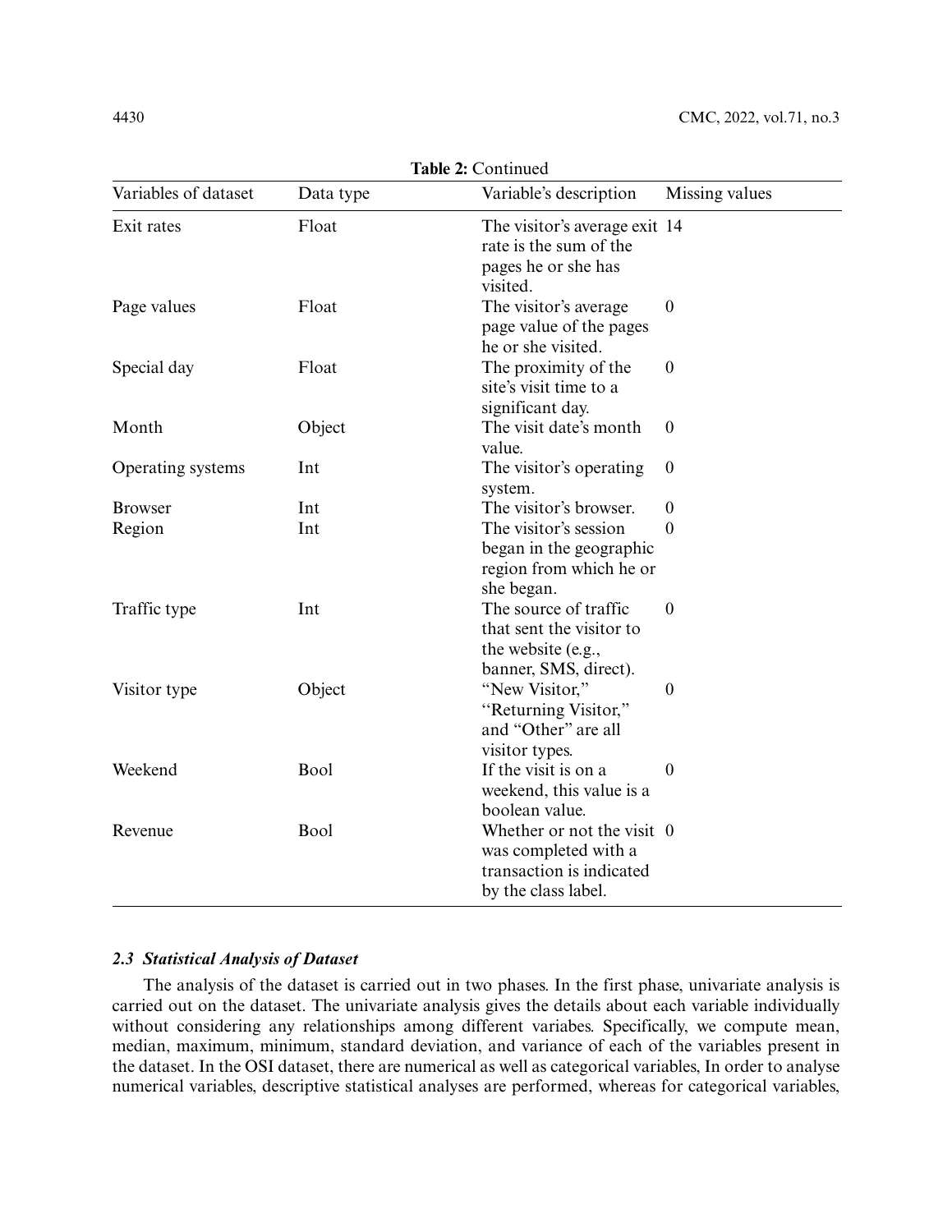we plot the frequency distribution plots. The dataset is highly imbalanced, eighty-five percent of the data samples belong to the 0 category and fifteen percent belong to class 1. Frequency distribution plots give an understanding of the class imbalance that is present in the dataset. In the second phase bivariate analysis is carried out that is used to check the relationship between two variables in the dataset. Statistical relations between the variables are measured by using quantitative metrics such as correlation, regression, and group by categories approach.

The data distribution for the variables i.e., Revenue, Visitor Type, Weekend, and Month are shown in Figs.  $1a-1d$ . In [Fig. 1a,](#page-6-0) the distribution plot of the target variable "Revenue" which is either False or True has been displayed. It can be observed from [Fig. 1a](#page-6-0) that most of the customers made False transactions as compared to True. In [Fig. 1b,](#page-6-0) it can be seen that the majority of the visitors are Returning-Visitors. The returning visitors have a large impact on the sales. [Fig. 1c](#page-6-0) shows that most of the transactions take place on weekdays. [Fig. 1d](#page-6-0) shows the distribution plot of "Months". In the monthly distribution plot, it can be seen that the majority of the transactions happens in May, Nov, and Dec. whereas very little transactions happen in Feb. and June.



<span id="page-6-0"></span>**Figure 1:** (a) Word embedding representation. (b) Visitor type distribution. (c) Weekend distribution. (d) Distribution plot based on months

Min, Max, Mean, and Percentiles Information about the numerical variables is given in [Tab. 3.](#page-7-0) As we can see in [Tab. 3,](#page-7-0) the descriptive statistics of the numerical variables indicate the presence of outliers in the dataset. The outliers are identified as those values which are more than three standard deviations away from the mean. The outliers present in the numerical data clipped off to the 98th percentile. Few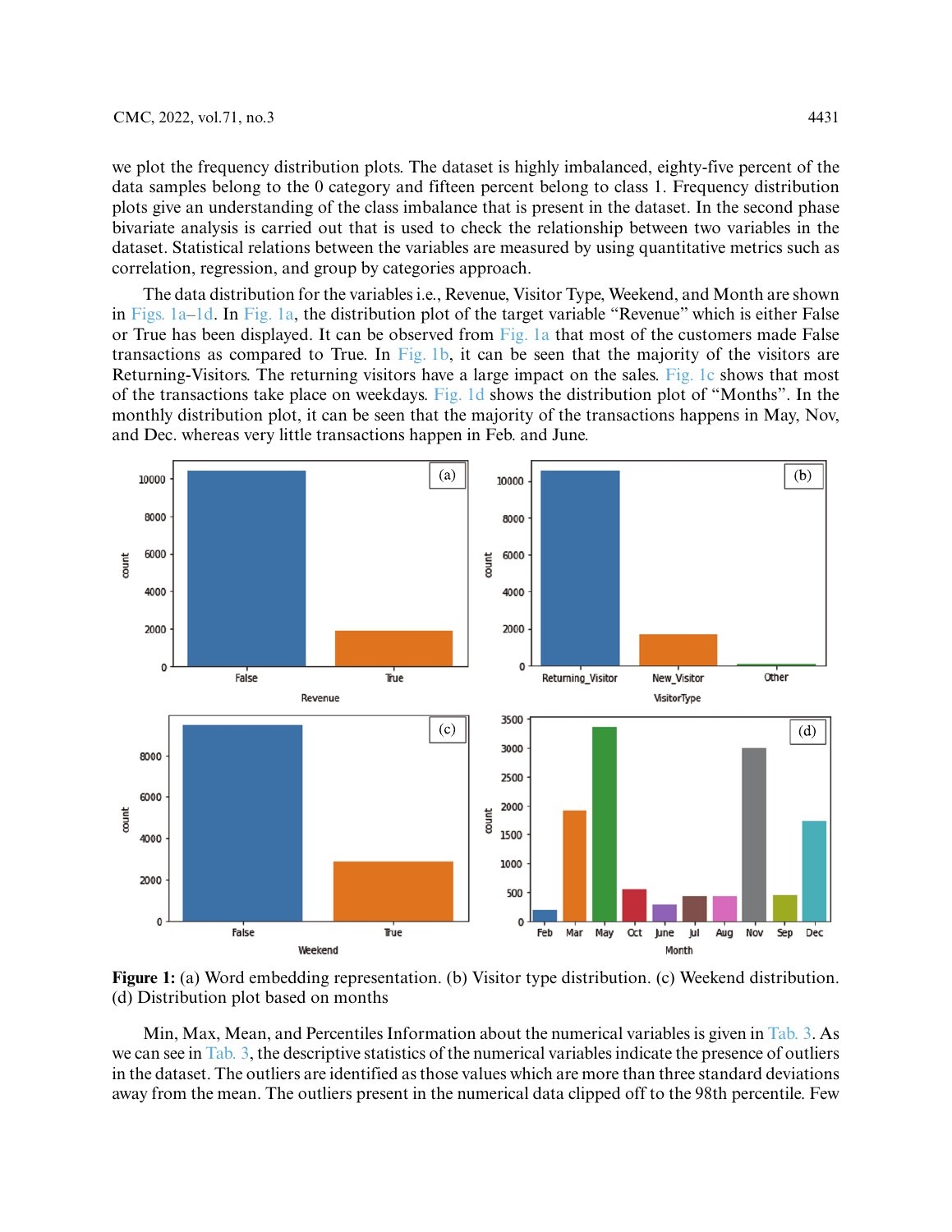data points are extreme outliers for the corresponding variables. The outliers present in variables i.e., Administrative Duration, Informational, Informational Duration, Product Related, Product Related Duration, Page Values are treated such that they do not affect the ML modeling.

<span id="page-7-0"></span>

| Variables of<br>Count<br>dataset |       | Mean   | Standard<br>deviation |        | Minimum Maximum Percentile | information |       |       |  |
|----------------------------------|-------|--------|-----------------------|--------|----------------------------|-------------|-------|-------|--|
|                                  |       |        |                       |        |                            | 25%         | 50%   | 75%   |  |
| Administrative 12330             |       | 2.318  | 3.321                 | 0.0    | 27                         | 0.0         | 1.0   | 4.0   |  |
| Administrative<br>duration       | 12330 | 80.91  | 176.76                | $-1.0$ | 3399                       | 0.0         | 8.0   | 93.26 |  |
| Informational                    | 12330 | 0.504  | 1.27                  | 0.0    | 24                         | 0.0         | 0.0   | 0.0   |  |
| Informational<br>duration        | 12330 | 34.51  | 140.7                 | $-1.0$ | 2549                       | 0.0         | 0.0   | 0.0   |  |
| Product<br>related               | 12330 | 31.76  | 44.46                 | 0.0    | 705                        | 7.0         | 18    | 38    |  |
| Product<br>related<br>duration   | 12330 | 1196   | 1913                  | $-1.0$ | 63973                      | 185         | 601   | 1464  |  |
| Bounce rates                     | 12330 | 0.0221 | 0.048                 | 0.0    | 0.2                        | 0.0         | 0.003 | 0.017 |  |
| Exit rates                       | 12330 | 0.043  | 0.048                 | 0.0    | 0.2                        | 0.014       | 0.025 | 0.05  |  |
| Page values                      | 12330 | 5.889  | 18.56                 | 0.0    | 361.8                      | 0.0         | 0.0   | 0.0   |  |
| Special day                      | 12330 | 0.061  | 0.199                 | 0.0    | 1.0                        | 0.0         | 0.0   | 0.0   |  |
| Operating                        | 12330 | 2.124  | 0.911                 | 1.0    | 8.0                        | 2.0         | 2.0   | 3.0   |  |
| systems                          |       |        |                       |        |                            |             |       |       |  |
| <b>Browser</b>                   | 12330 | 2.36   | 1.717                 | 1.0    | 13.0                       | 2.0         | 2.0   | 2.0   |  |
| Region                           | 12330 | 3.147  | 2.101                 | 1.0    | 9.0                        | 1.0         | 3.0   | 4.0   |  |
| Traffic type                     | 12330 | 4.070  | 4.025                 | 1.0    | 20                         | 2.0         | 2.0   | 4.0   |  |

**Table 3:** Description statistics of numerical variables of OSI dataset

The correlation among the numerical variables is represented using the correlation plot as shown in [Fig. 2.](#page-8-0) The variables with high correlation are represented with light color whereas the variables with low correlation are represented with dark colors. There exists a high degree of correlation among some of the numerical variables. The positive correlation of 0.91 implies a high degree of correlation between the "Bounce Rates" and "Exit Rates". This is practically possible as customers who click on ads are navigated to the website but the majority of these customers close the ads abruptly. There exists a correlation of 0.62 and 0.6 between the "Information and Information Duration" and "Administrative and Administrative duration" respectively. This is because these variables are used to describe similar information. The variable of interest is the target label "Revenue", which has shown a maximum correlation of 0.49 with the variable "Page Values". The correlation of the target label with all the other variables is not significant. So, the "Page Values" variable could be one of the most significant variables in determining the revenue in the ML modeling stages and could be the most important variable in predicting future outcomes.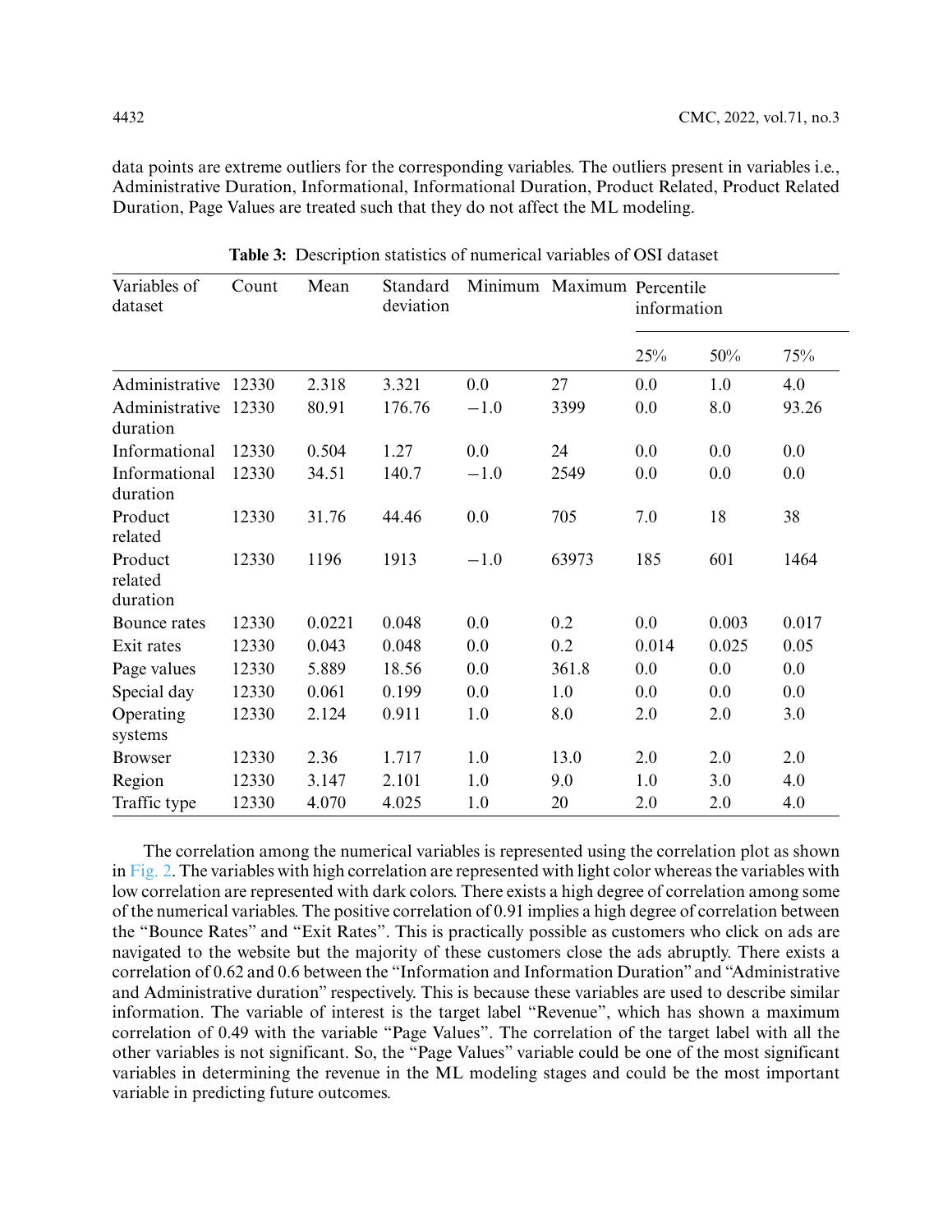Group-by target label is one of the major analyses techniques in classification tasks. The descriptive statistics of the data are calculated after grouping the data based on the target label. There are two classes in the dataset which are categorized as Label-0 (false) and Label-1 (True). The mean, maximum, minimum, standard deviation, and variance can be found for all the variables in each of the categories. The variation in the values based on the category allows for an understanding of discriminative power of the variables in terms of distinguishing the two classes. [Tab. 4](#page-9-0) shows the mean of the variables based on the Label-1 and label-0 category of the target variable.

| Administrative                                                                  | 1              | 0.6                                       | 0.38          | 0.26                   | 0.43           | 0.37                       | $-0.22$            | $-0.32$                                                                | 0.099        | $-0.095$    | $-0.0063 - 0.025$                    |              | -0.0055 -0.034        |                    | 0.026                 | 0.14         |  | $-1.0$ |
|---------------------------------------------------------------------------------|----------------|-------------------------------------------|---------------|------------------------|----------------|----------------------------|--------------------|------------------------------------------------------------------------|--------------|-------------|--------------------------------------|--------------|-----------------------|--------------------|-----------------------|--------------|--|--------|
| Administrative_Duration                                                         | 0.6            | $1\,$                                     | 0.3           | 0.24                   | 0.29           | 0.36                       | $-0.14$            | $-0.21$                                                                | 0.068        |             | -0.073 -0.0073 -0.015 -0.0056 -0.014 |              |                       |                    | 0.015                 | 0.094        |  |        |
| Informational -                                                                 | 0.38           | 0.3                                       | $\mathbf{1}$  | 0.62                   | 0.37           | 0.39                       | $-0.12$            | $-0.16$                                                                | 0.049        |             | -0.048 -0.0095 -0.038                |              | $-0.029$              | $-0.034$           | 0.036                 | 0.095        |  | $-0.8$ |
| Informational Duration -                                                        | 0.26           | 0.24                                      | 062           | $\mathbf{1}$           | 0.28           | 0.35                       | $-0.074$           | $-0.11$                                                                | 0.031        |             | -0.031 -0.0096 -0.019 -0.027         |              |                       | $-0.025$           | 0.024                 | 0.07         |  |        |
| ProductRelated                                                                  | 0.43           | 0.29                                      | 0.37          | 0.28                   | $\mathbf{1}$   | 0.86                       | 0.2                | $-0.29$                                                                | 0.056        |             | -0.024 0.0043 -0.013 -0.038          |              |                       | $-0.043$           | 0.016                 | 0.16         |  | $-0.6$ |
| ProductRelated_Duration                                                         | 0.37           | 0.36                                      | 0.39          | 0.35                   | 0.86           | 1                          | $-0.18$            | 0.25                                                                   | 0.053        | $-0.036$    | 0.003 -0.0074 -0.033                 |              |                       |                    | -0.036 0.0073         | 0.15         |  |        |
| <b>BounceRates</b>                                                              | $-0.22$        | $-0.14$                                   | $-0.12$       | $-0.074$               | $-0.2$         | 0.18                       | $\mathbf{1}$       | 0.91                                                                   | 0.12         | 0.073       | 0.024                                |              | -0.016 -0.0065 0.078  |                    | $-0.047$              | $-0.15$      |  |        |
| <b>ExitRates</b>                                                                | $-0.32$        | $-0.21$                                   | $-0.16$       | $-0.11$                | $-0.29$        | $-0.25$                    | 0.91               | $1\,$                                                                  | 0.17         | 0.1         | 0.015                                |              | -0.0044 -0.0089 0.079 |                    | $-0.063$              | $-0.21$      |  | $-0.4$ |
| PageValues                                                                      | 0.099          | 0.068                                     | 0.049         | 0.031                  | 0.056          | 0.053                      | $-0.12$            | 0.17                                                                   | $\mathbf{1}$ | 0.064       | 0.019                                | 0.046        | 0.011                 | 0.013              | 0.012                 | 0.49         |  |        |
| SpecialDay                                                                      |                | -0.095 -0.073 -0.048                      |               | -0.031 -0.024 -0.036   |                |                            | 0.073              | 0.1                                                                    | $-0.064$     | $\mathbf 1$ | 0.013                                |              | 0.0035 -0.016         | 0.052              | $-0.017$              | $-0.082$     |  | $-0.2$ |
| OperatingSystems - 0.0063 -0.0073 -0.0095 -0.0096 0.0043 0.003                  |                |                                           |               |                        |                |                            | 0.024              | 0.015                                                                  | 0.019        | 0.013       | $\mathbf{1}$                         | 0.22         | 0.077                 | 0.19               | 0.00028 -0.015        |              |  |        |
| Browser -                                                                       |                |                                           |               |                        |                |                            |                    | -0.025 -0.015 -0.038 -0.019 -0.013 -0.0074 -0.016 -0.0044 0.046 0.0035 |              |             | 0.22                                 | $\mathbf{1}$ | 0.097                 | 0.11               | $-0.04$               | 0.024        |  |        |
| Region -0.0055 -0.0056 -0.029 -0.027 -0.038 -0.033 -0.0065 -0.0089 0.011 -0.016 |                |                                           |               |                        |                |                            |                    |                                                                        |              |             | 0.077                                | 0.097        | $\mathbf{1}$          |                    | 0.048 -0.00069 -0.012 |              |  | $-0.0$ |
| TrafficType -                                                                   |                | -0.034 -0.014 -0.034 -0.025 -0.043 -0.036 |               |                        |                |                            | 0.078              | 0.079                                                                  | 0.013        | 0.052       | 0.19                                 | 0.11         | 0.048                 | $\mathbf{1}$       | 0.0022 -0.0051        |              |  |        |
| Weekend                                                                         | 0.026          | 0.015                                     | 0.036         | 0.024                  |                | 0.016 0.0073 -0.047 -0.063 |                    |                                                                        |              |             | 0.012 -0.017 0.00028                 |              | -0.04 -0.00069-0.0022 |                    | $\mathbf{1}$          | 0.029        |  | $-0.2$ |
| Revenue                                                                         | 0.14           | 0.094                                     | 0.095         | 0.07                   | 0.16           | 0.15                       | $-0.15$            | $-0.21$                                                                | 0.49         |             | $-0.082 - 0.015$                     | 0.024        | -0.012 -0.0051 0.029  |                    |                       | $\mathbf{1}$ |  |        |
|                                                                                 | Administrative | Administrative_Duration                   | Informational | Informational_Duration | ProductRelated | ProductRelated_Duration    | <b>BounceRates</b> | <b>ExitRates</b>                                                       | PageValues   | SpecialDay  | OperatingSystems                     | Browser      | Region                | <b>TrafficType</b> | Weekend               | Revenue      |  |        |

<span id="page-8-0"></span>**Figure 2:** Correlation plot of numerical variables of OSI dataset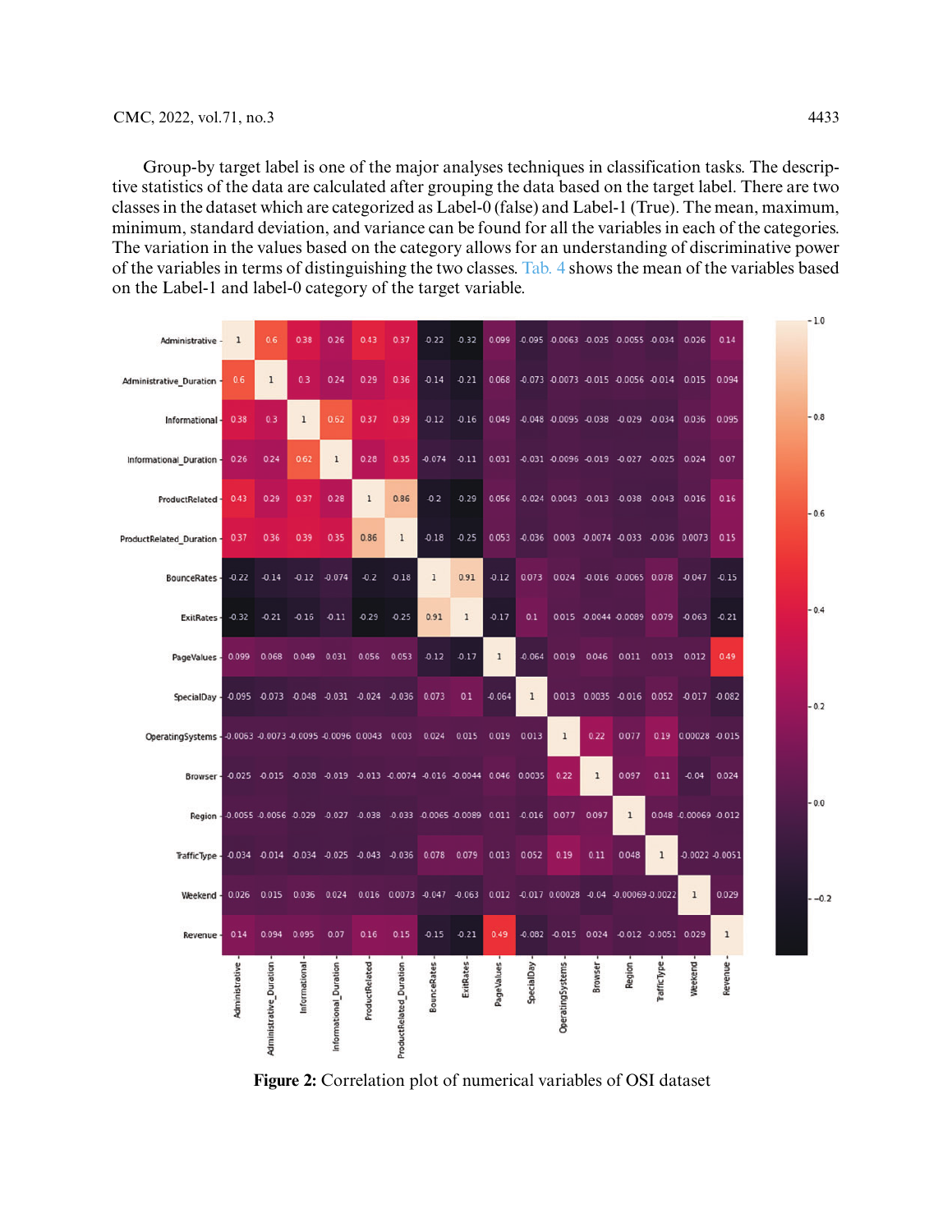<span id="page-9-0"></span>

| Variables of<br>dataset     | Revenue (Target) |         | Variables of<br>dataset    | Revenue (Target) |         |  |
|-----------------------------|------------------|---------|----------------------------|------------------|---------|--|
|                             | Label-0          | Label-1 |                            | Label-0          | Label-1 |  |
| Administrative              | 2.121            | 3.393   | Exit rates                 | 0.047            | 0.019   |  |
| Region                      | 3.159            | 3.082   | Page values                | 1.84             | 22.97   |  |
| Informational               | 0.424            | 0.739   | Special day                | 0.068            | 0.023   |  |
| Informational<br>duration   | 23.021           | 44.503  | Operating<br>systems       | 2.13             | 2.09    |  |
| Product related             | 27.59            | 44.26   | <b>Browser</b>             | 2.34             | 2.453   |  |
| Product related<br>duration | 1016             | 1736    | Administrative<br>duration | 66.327           | 108.44  |  |
| Bounce rates                | 0.025            | 0.005   | Traffic type               | 4.078            | 4.021   |  |

**Table 4:** Mean of variables of OSI dataset based on target variable (revenue)

## *2.4 Classification*

ML and DL techniques [\[15\]](#page-16-14) are used to perform modeling, explain the importance of variables, and predict the new unseen cases. In this study, ML techniques like LR, RF, DT, ET, and NN as DL techniques are used to train a binary class classifier. The pre-processed data is passed to the ML algorithms. A variation of one-hot encoding and categorical encoded variables are passed as inputs to ML models and output is the target binary label which is either 0 or 1. Below we give a brief description of all the ML techniques used in this research. The purpose of using ML techniques is to identify important variables that are key for predicting the purchasing decisions of customers. Model performances were measured using the validation datasets. The best performing models are used to predict the unseen data as well as identify important variables influencing the purchasing behaviour of customers.

#### *2.4.1 Logistic Regression*

Logistic regression (LR) model is a supervised ML model used for classification problems to find the relationship between target variable Y and independent variables X. LR model predicts the output in the form of probability. This model uses a sigmoid activation function which converts the numeric value into a probability score by taking the sigmoid of that value  $[16]$ . The mathematical expression for the LR model is given in [Eq. \(1\).](#page-9-1)

<span id="page-9-1"></span>
$$
h(X) = \frac{1}{1 + e^{-(\theta_0 + \theta_1 X)}}\tag{1}
$$

# *2.4.2 Decision Tree*

Decision tree (DT) is an important ML model used in both classification as well as regression problems. DT model uses a tree-shaped structure and explains decisions based on each step. It takes a variable with the highest information gain on the top of the tree and starts making a tree by splitting the variables downward [\[17\]](#page-16-16).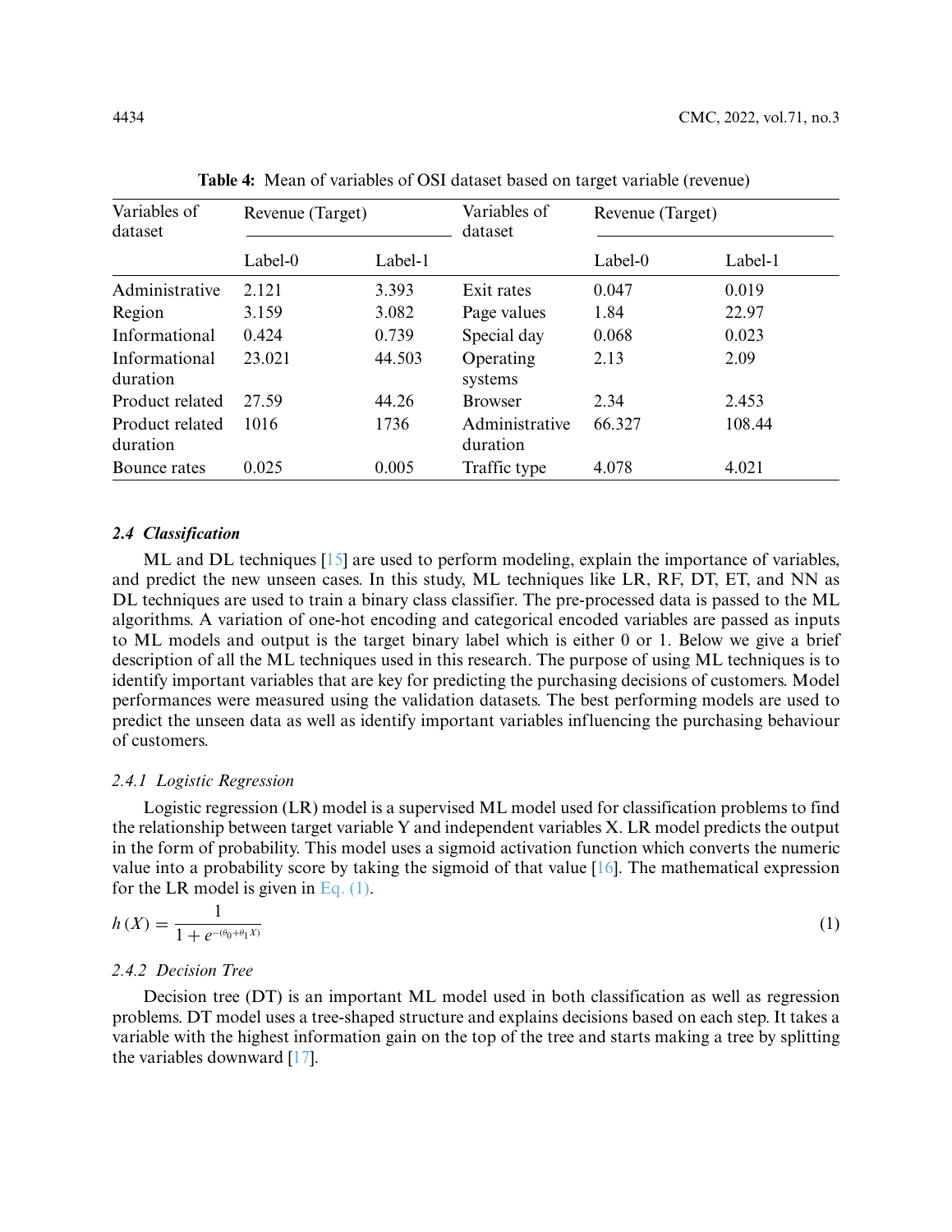#### *2.4.3 Random Forest Model*

RF model is an ensemble model of several DT models, where each DT predicts a class and, in the end, based on the majority voting the class is assigned to the test sample point. At each stage of RF voting is used to decide an outcome [\[18\]](#page-16-17).

#### *2.4.4 Extra Tree Classifier*

Similar to the RF model, there is another important model known as extra tree (ET) classifier. In the ET, more variation into the ensemble is expected so, there is a change in building trees in the ETC. Each decision stump in the ET is build using the criteria discussed as follows: All data available in the training set is used to build each stump, to form root node next step is to determine the best split and it is determined by searching in a subset of randomly selected features. In the case of ET split of each selected feature is selected at random. The maximum depth of a decision stump is 1 [\[19\]](#page-16-18).

## *2.4.5 Neural Network*

Neural network (NN) is one of the most important models of DL and is mainly used in problems where complexity is high. NN classifier is mainly used in high dimensional data where the algorithm is trained to extract non-linear patterns present in the data. NN uses different hidden layers and activation functions. For a binary classification problem, sigmoid is mostly used [\[10\]](#page-16-9). The general structure of NN working is given in [Fig. 3.](#page-10-0) As we can see in [Fig. 3,](#page-10-0) there are 4 inputs, one hidden layer, and one output layer.



**Figure 3:** General structure of neural network classifier [\[20\]](#page-16-19)

## <span id="page-10-0"></span>*2.5 Performance Measure Techniques*

In this research AUC-ROC score, precision/recall, F1 score, accuracy, and confusion matrix are used to measure the performance of each model. Precision is the ratio of true positive (TP) values and the sum of TP and false positive (FP).

The recall is the ratio of TP and the sum of TP and FN [\[8\]](#page-16-7). The mathematical formula of precision and recall is given in [Eqs. \(2\)](#page-10-1) and [\(3\)](#page-10-2) respectively.

<span id="page-10-1"></span>
$$
Precision = \frac{TP}{TP + FP}
$$
 (2)

<span id="page-10-2"></span>
$$
\text{Recall} = \frac{\text{TP}}{\text{TP} + \text{FN}}\tag{3}
$$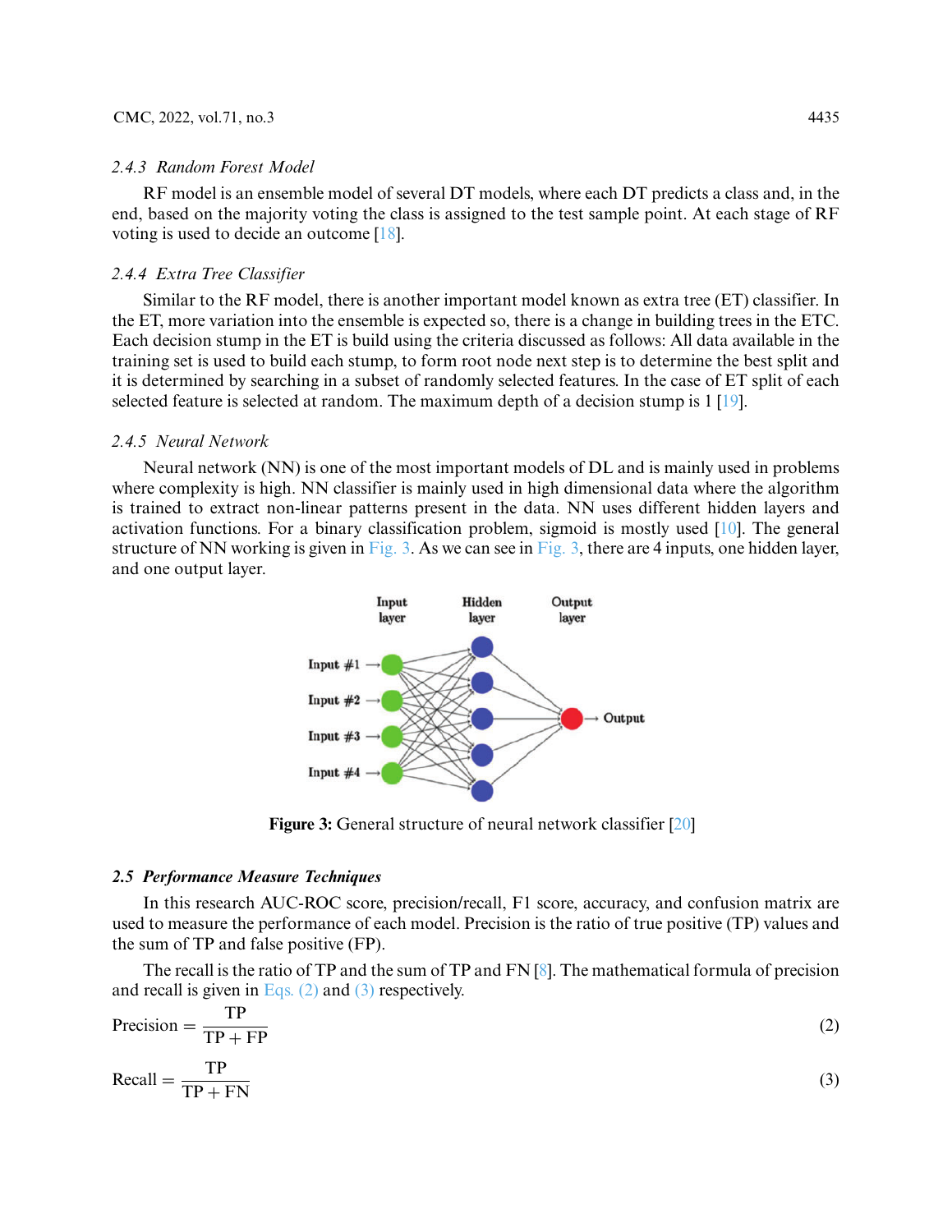There is always a trade-off between recall and precision, sometimes precision is high while recall is low and, in some cases, recall is high while precision is low. The main objective is to have good precision and recall score. F1score is a better measure to use to seek a balance between precision and recall and especially in the case when data is imbalanced. The mathematical formula of the F1 score is given in [Eq. \(4\).](#page-11-0)

<span id="page-11-0"></span>
$$
F1 - Score = 2 \times \frac{Precision \times Recall}{Precision + Recall}
$$
 (4)

Accuracy is another measure of performance. It is a ratio of correct predictions made by the model out of total. It is a ratio of the sum of TP and true negative (TN) divided by the sum of TN, TP, false negative (FN), and FP [\[21\]](#page-17-0). The mathematical expression of accuracy is given in [Eq. \(5\).](#page-11-1)

<span id="page-11-1"></span>
$$
Accuracy = \frac{TP + TN}{TP + TN + FP + FN}
$$
 (5)

#### *2.6 Permutation Importance*

Permutation importance (PI) [\[22\]](#page-17-1) is used to find the feature importance by randomly shuffling the feature values across all samples in the data and checking the performance of the already trained model. If the performance of the fitted model deteriorates significantly, showing less accuracy, precision, and recall for the classification tasks, this indicates a heavy reliance of the trained model on that particular feature for prediction. In case the resulting predictions do not suffer that much, the feature under consideration is not important for prediction. The PI technique works the same for the classification and regression algorithms. In classification techniques, the output label falls into predetermined categories and classification algorithms try to maximize the accuracy by predicting the correct categories for each label. In regression tasks, the output is continuous, and the objective is to reduce the error between the actual and predicted values. In this study, we found the important features by using the following techniques i.e., RF classifier PI, DT classifier PI, LR classifier PI, and ET classifier PI.

#### **3 Experimental Results**

The data is a binary classification dataset. The performance metrics such as Accuracy, Precision, Recall, and F1 Score are used as the evaluation metrics to check the performance of the classification models. Moreover, the study focused on the importance of variables in predicting the outcome that is measured by classification algorithms.

#### *3.1 Machine Learning Modeling*

[Tabs. 5a–5d](#page-12-0) shows the output results based on the confusion matrix of all chosen ML models i.e., (LR, DT, RF, and ET) respectively. The confusion matrix is used to detect the uncertainty between Label-0 and Label-1 of target variable "Revenue" at predicted and actual values. From [Tabs. 5a–5d,](#page-12-0) we can observe that class Label-0 is the majority class and class Label-1 is the minority class. [Fig. 4](#page-12-1) shows the loss and accuracy score of the NN model. From [Fig. 4,](#page-12-1) It can be seen that the loss decreases with the increase in epoch count whereas the accuracy increases with the increase in epochs.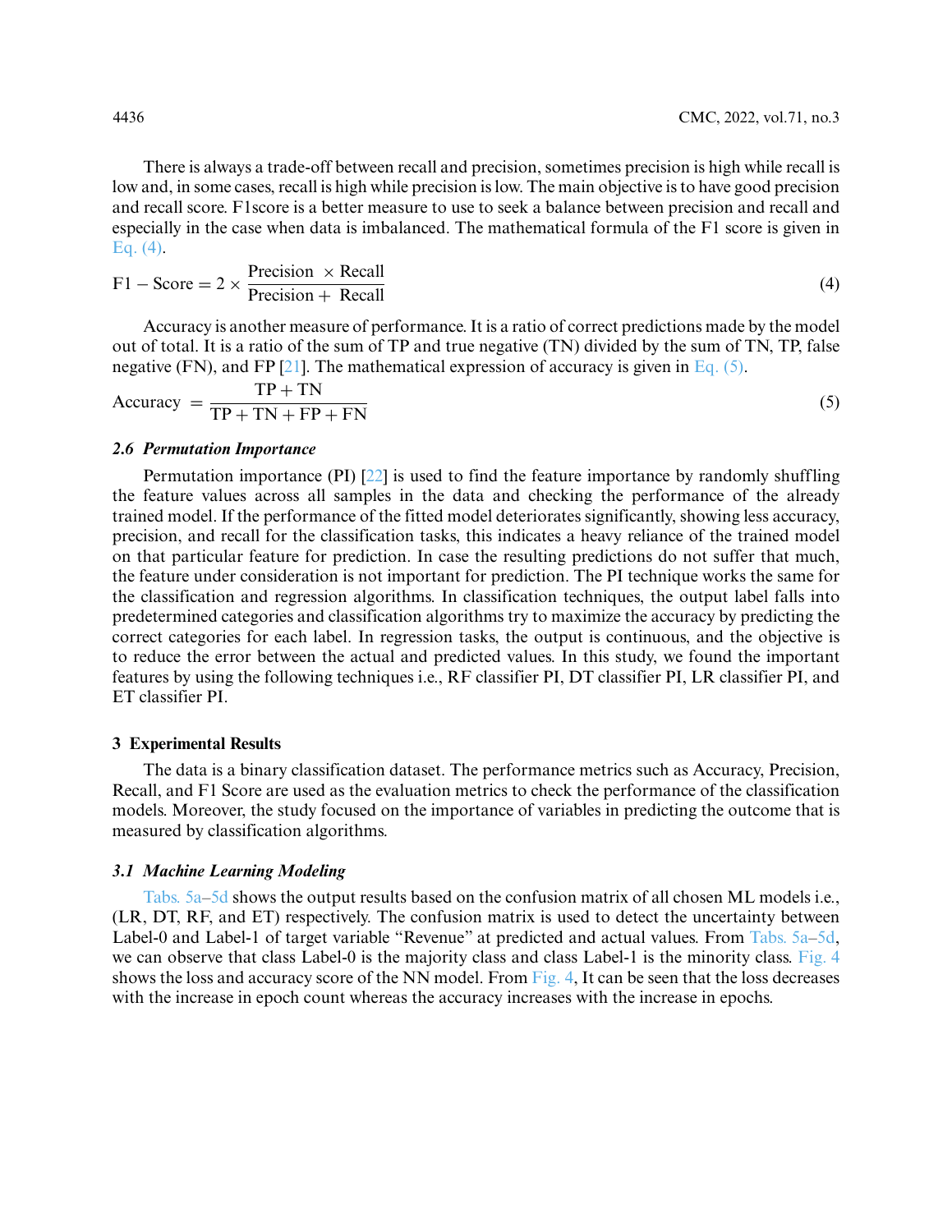| (a)              |                                 |                  |           | (b)                             |                                 |                  |                  |  |  |
|------------------|---------------------------------|------------------|-----------|---------------------------------|---------------------------------|------------------|------------------|--|--|
|                  | Output results of LR classifier |                  |           | Output results of DT classifier |                                 |                  |                  |  |  |
| Confusion matrix |                                 | Predicted output |           |                                 | Confusion matrix                |                  | Predicted output |  |  |
|                  |                                 | $Label-0$        | $Label-1$ |                                 |                                 | $Label-0$        | $Label-1$        |  |  |
| Actual           | $Label-0$                       | 2025             | 59        | Actual                          | $Label-0$                       | 1910             | 174              |  |  |
| output           | $Label-1$                       | 237              | 145       | output                          | $Label-1$                       | 168              | 214              |  |  |
| (c)              |                                 |                  |           | (d)                             |                                 |                  |                  |  |  |
|                  | Output results of RF classifier |                  |           |                                 | Output results of ET classifier |                  |                  |  |  |
| Confusion matrix |                                 | Predicted output |           | Confusion matrix                |                                 | Predicted output |                  |  |  |
|                  |                                 | $Label-0$        | $Label-1$ |                                 |                                 | $Label-0$        | $Label-1$        |  |  |
| Actual           | $Label-0$                       | 1997             | 87        | Actual                          | $Label-0$                       | 2014             | 70               |  |  |
| output           | $Label-1$                       | 162              | 220       | output                          | $Label-1$                       | 185              | 197              |  |  |

<span id="page-12-0"></span>**Table 5(a–d):** Output results of all ML classifiers based on confusion matrix and NN classifier based on loss and accuracy



**Figure 4:** Output results of NN classifier in terms of loss and accuracy

#### <span id="page-12-1"></span>*3.2 Performance Measures*

[Tab. 6](#page-13-0) shows the micro average of precision, recall, F1 score, and accuracy of all the models used in the experiment. [Tab. 6](#page-13-0) shows the performance measures of all five chosen models. As we can observe, RF is the best model among all chosen models with highest accuracy score and F1 score followed by ET classifier. Other models LR, DT, and NN classifiers also performed well.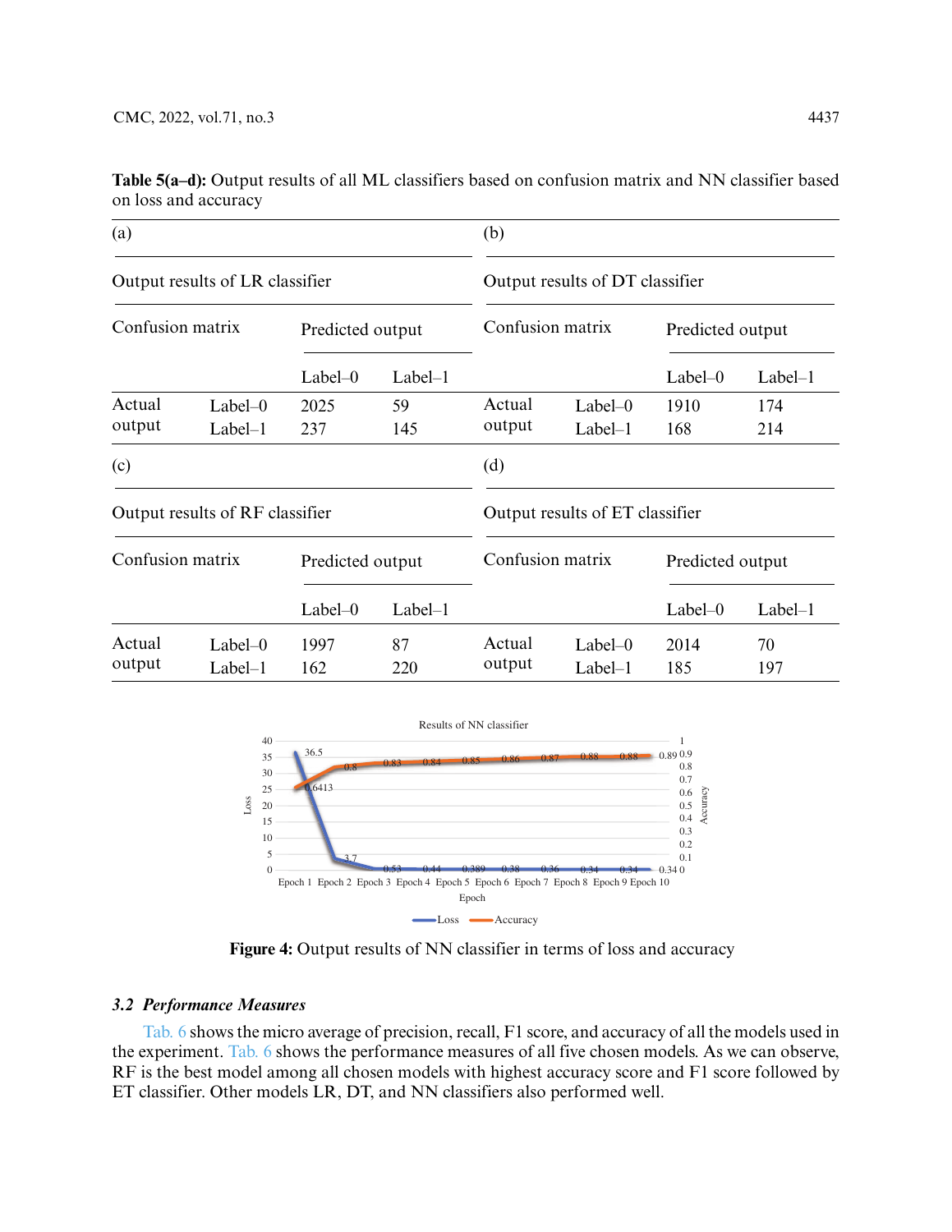<span id="page-13-0"></span>

| Classifiers   | Performance measures |        |          |          |  |  |  |  |  |
|---------------|----------------------|--------|----------|----------|--|--|--|--|--|
|               | Precision            | Recall | F1-Score | Accuracy |  |  |  |  |  |
| LR classifier | 0.80                 | 0.68   | 0.71     | 0.88     |  |  |  |  |  |
| DT classifier | 0.72                 | 0.73   | 0.72     | 0.85     |  |  |  |  |  |
| RF classifier | 0.82                 | 0.77   | 0.79     | 0.90     |  |  |  |  |  |
| ET classifier | 0.81                 | 0.74   | 0.77     | 0.88     |  |  |  |  |  |
| NN classifier | 0.72                 | 0.80   | 0.74     | 0.87     |  |  |  |  |  |

**Table 6:** Performance measure scores of all chosen classifiers

# *3.3 Permutation Importance*

Permutation importance (PI) method is used to find the best variables that are contributing towards correct predictions of output variable. [Tabs. 7a–7d](#page-13-1) shows the results that are obtained using the PI approach on ML classifier i.e., LR, DT, RF, and ET classifiers respectively.

| (a)                            |                  | (b)                            |                  |  |  |  |
|--------------------------------|------------------|--------------------------------|------------------|--|--|--|
| PI by LR classifier            |                  | PI by DT classifier            |                  |  |  |  |
| Variables of dataset           | Importance score | Variables of dataset           | Importance score |  |  |  |
| Page values                    | 0.091            | Page values                    | 0.1224           |  |  |  |
| Product-related<br>duration    | 0.0026           | Administrative                 | 0.0253           |  |  |  |
| Administrative duration 0.0018 |                  | Administrative duration 0.0238 |                  |  |  |  |
| Informational duration         | 0.0014           | Exit rates                     | 0.0134           |  |  |  |
| Operating systems              | 0.0013           | Product-related<br>duration    | 0.0117           |  |  |  |
| Visitor type                   | 0.001            | Bounce rates                   | 0.0098           |  |  |  |
| Administrative                 | 0.0006           | Informational                  | 0.0075           |  |  |  |
| Product related                | 0.0004           | Product-related                | 0.0074           |  |  |  |
| Weekend                        | 0.0001           | Month                          | 0.0047           |  |  |  |
| Exit rates                     | $\boldsymbol{0}$ | Traffic type                   | 0.0044           |  |  |  |
| Bounce rates                   | $\boldsymbol{0}$ | Visitor type                   | 0.0041           |  |  |  |
| Special day                    | $\overline{0}$   | Informational duration         | 0.0030           |  |  |  |
| Informational                  | $-0.0001$        | Region                         | 0.0009           |  |  |  |
| Traffic type                   | $-0.0002$        | Operating systems              | 0.0003           |  |  |  |
| Month                          | $-0.0008$        | Special day                    | 0.0001           |  |  |  |
| <b>Browser</b>                 | $-0.0009$        | <b>Browser</b>                 | $-0.0002$        |  |  |  |
| Region                         | $-0.0012$        | Weekend                        | $-0.0006$        |  |  |  |

<span id="page-13-1"></span>**Table 7(a–d):** Importance scores of variables of OSI dataset by using ML classifiers

(Continued)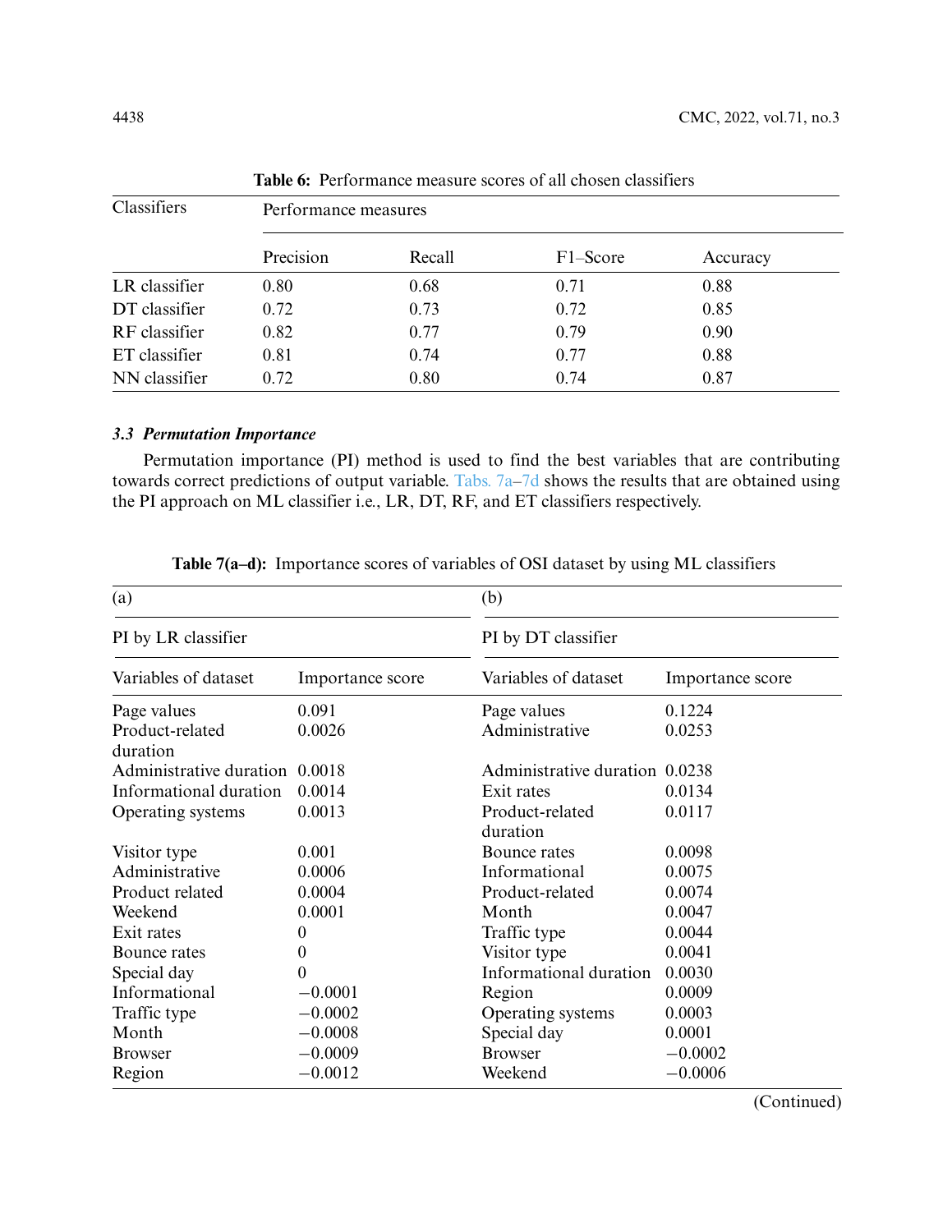| (c)                     |                  | (d)                     |                  |  |  |  |
|-------------------------|------------------|-------------------------|------------------|--|--|--|
| PI by RF classifier     |                  | PI by ET classifier     |                  |  |  |  |
| Variables of dataset    | Importance score | Variables of dataset    | Importance score |  |  |  |
| Page values             | 0.1253           | Page values             | 0.1159           |  |  |  |
| Exit rates              | 0.0093           | Bounce rates            | 0.0039           |  |  |  |
| Month                   | 0.0067           | Month                   | 0.0029           |  |  |  |
| Product related         | 0.0045           | Visitor type            | 0.0025           |  |  |  |
| Product-related         | 0.0042           | Product-related         | 0.0025           |  |  |  |
| duration                |                  | duration                |                  |  |  |  |
| Bounce rates            | 0.0013           | Product-related         | 0.0021           |  |  |  |
| Informational           | 0.0012           | Exit rates              | 0.0013           |  |  |  |
| Operating systems       | 0.0010           | Administrative          | $-0.0001$        |  |  |  |
| Administrative duration | 0.0009           | Operating systems       | $-0.0001$        |  |  |  |
| <b>Browser</b>          | 0.0009           | Special day             | $-0.0001$        |  |  |  |
| Informational duration  | 0.0007           | <b>Browser</b>          | $-0.0010$        |  |  |  |
| Special day             | 0.0006           | Informational duration  | $-0.0010$        |  |  |  |
| Visitor type            | 0.0004           | Traffic type            | $-0.0015$        |  |  |  |
| Region                  | 0.0001           | Region                  | $-0.0016$        |  |  |  |
| Administrative          | $-0.0003$        | Administrative duration | $-0.0019$        |  |  |  |
| Weekend                 | $-0.0005$        | Informational           | $-0.0031$        |  |  |  |
| Traffic type            | $-0.0005$        | Weekend                 | $-0.0033$        |  |  |  |

**Table 7(a–d):** Continued

#### **4 Discussion**

PI is an approach to find the best features for predicting the outcome of a classifier. The importance of the variable is decided by the prediction power that the variable has on the modeling technique. This is determined by random shuffling and removing the variables and determining the performance of the modeling technique without the variable. All the four classifiers which are used to explain the feature importance have shown that the "Page Values" is the most important factor in deciding the output "Revenue". This means that the prediction gives poor results if the modeling is carried out without the "Page Values" variable. This is advocated by the fact that the Revenue has shown a correlation value of 0.5 with the "page values" which is highest among all the other variables. The variation in the page values has shown a significant effect on the target variable. It is evident that most users spend time on the website before they make a transaction, the importance of the variable Page Value further strengthens the fact that customers' average time spent on the page has a strong impact on the sales. In day-to-day e-commerce websites like Amazon and eBay, an average user spends time browsing the website and chooses a product. The product which the user likes to buy will have a higher page value to the user. The reason that user takes extra time and care before making a transaction and the increase in page value is because of the extra time spent by the user in reviewing the product before making the purchase. The process of reviewing the product by reading the reviews and seeing product specifications add value to the page. Although the "Page value" turned out to be an important factor, it cannot be considered as the only important factor in deciding the purchase.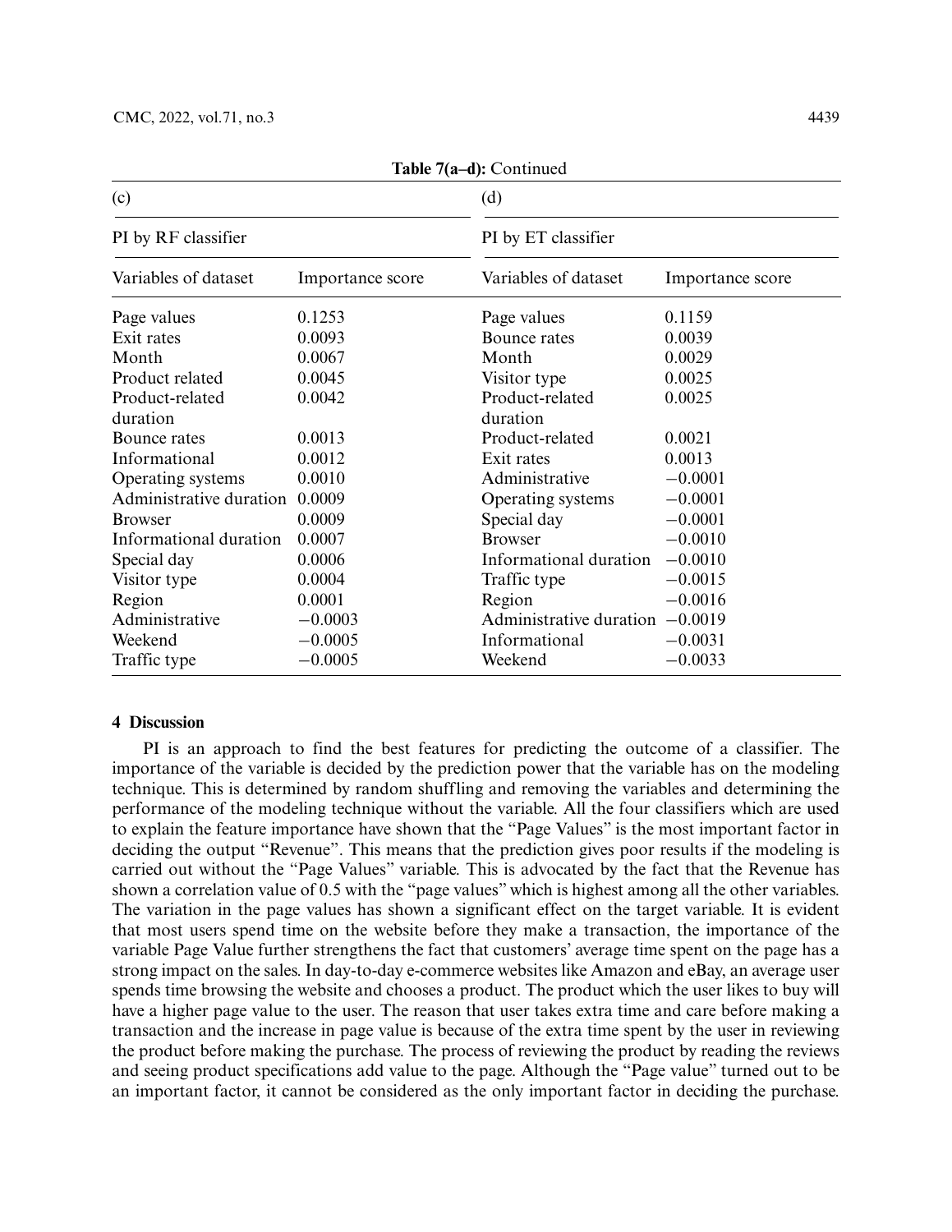There could be additional driving factors that make the user visit the page and make the sale. The following most important factor in making the sale is "Product Related Duration", "Administrative", "Bounce Rates", "Exit Rates". The importance of the Bounce rate can be explained by the fact that customers who immediately fly away from the product site have an impact on the sale. This could be due to the ad links that appear on the websites like Facebook and Instagram. Users tend to click the ads and close the product pages instantly. Product-Related duration is the average time spent by the user across all the related products. Most of the users who do the e-commerce shopping spend time on the product and the related products to compare the price and quality of the product with similar products which makes the product-related duration one of the important variables. For instance, the user who will purchase a mobile from the website compares all the mobiles with a similar price range and specifications.

# **5 Conclusion**

The primary objective of this research is to provide eXplainable artificial intelligence (XAI) that drives the business not just by predicting the outcomes, but also explaining the importance of each of the variables, and identifying key features for future predictions. The reason behind choosing the approach of variable importance is to further explore the variables that are contributing to the revenue. Although business decisions are based on several other factors when intelligence is combined with statistics and numbers with explanation, businesses are sure about the outcomes rather than depending on just predictions. This study focuses on the usage of traditional approaches for determining the feature importance. Permutation Feature importance is an approach where the importance of variables is determined by randomly shuffling the values of the variable under consideration across all samples and observing the results of the experiments with the shuffled values. This project also explains the use of NN in making future predictions on the unseen data. Although NN has been observed to be good in making predictions, it cannot explain results.

XAI has shown an increasing demand in recent years, The reason behind it is that the majority of the organizations are interested in knowing the reason behind the outcomes rather than the results themselves. If the AI used in the project can explain results, this will help the businesses in making crucial decisions and allow them to focus on areas where attention is necessary. This research shows the impact of page values on the target label "Revenue". This information could be useful for businesses that can now focus on areas that are contributing to the page value. As there is also a positive correlation between the "page value" and "revenue" the businesses can focus on factors that are helping in the increase in "page values". This study shows the importance of variables and draws inferences about the reasons behind the importance of those variables and thus, could help businesses grow and get popular in the same e-commerce market.

In the future models can be exported to the cloud making the models to predict in live real-time and also the models can be used beforehand to make XAI solutions, such that businesses can make the right decisions in time on the attributes that are contributing to the profits.

**Acknowledgement:** Thanks to the supervisor and co-authors for their valuable guidance and support.

**Funding Statement:** The authors received no specific funding for this study.

**Conflicts of Interest:** The authors declare that they have no conflicts of interest to report regarding the present study.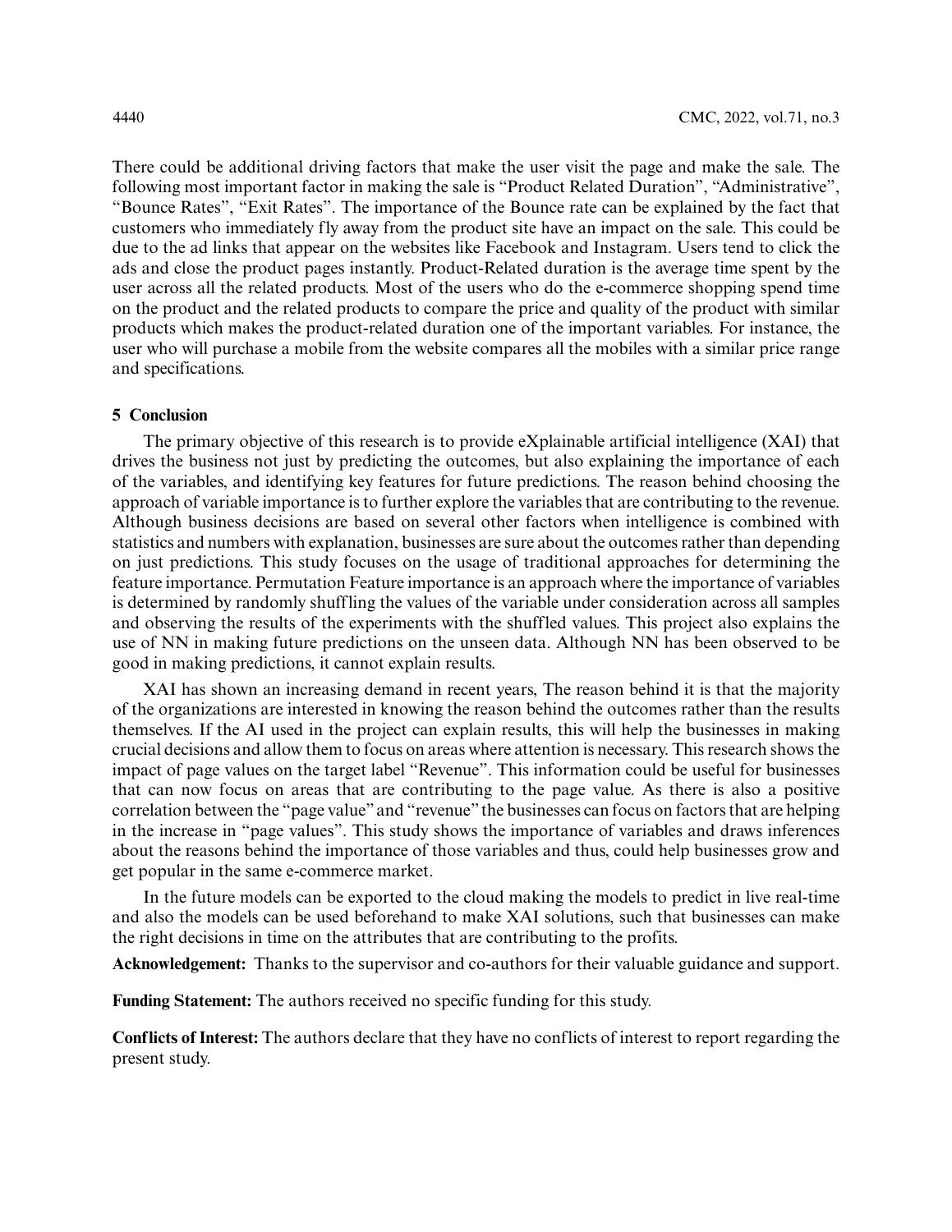#### **References**

- <span id="page-16-0"></span>[1] A. Saxena, U. Rani, I. Agarwal and S. M. Sreedharan, "Introduction to machine learning," *Big Data and Artificial Intelligence for Healthcare Applications*, vol. 1, pp. 23–66, 2021.
- <span id="page-16-1"></span>[2] R. A. E. D. Ahmeda, M. E. Shehaba, S. Morsya and N. Mekawiea, "Performance study of classification algorithms for consumer online shopping attitudes and behavior using data mining," in *5th IEEE Int. Conf. Communication Systems and Network Technologies*, Gwalior, India, pp. 1344–1349, 2015.
- <span id="page-16-2"></span>[3] A. Morton, E. Marzban, G. Giannoulis, A. Patel, R. Aparasu *et al.,* "A comparison of supervised machine learning techniques for predicting short-term in-hospital length of stay among diabetic patients," in *13th Int. Conf. on Machine Learning and Applications*, Detroit, MI, USA, pp. 1–5, 2014.
- <span id="page-16-3"></span>[4] R. Joshi, R. Gupte and P. Saravanan, "A random forest approach for predicting online buying behavior of Indian customers," *Theoretical Economics Letters*, vol. 8, no. 3, pp. 448–456, 2018.
- <span id="page-16-4"></span>[5] V. Effendy and Z. A. Baizal, "Handling imbalanced data in customer churn prediction using combined sampling and weighted random forest," in *2nd IEEE Int. Conf. on Information and Communication Technology*, Bandung, Indonesia, pp. 325–330, 2014.
- <span id="page-16-5"></span>[6] K. K. Boyer and G. T. M. Hult, "Customer behavior in an online ordering application: A decision scoring model," *Decision Sciences*, vol. 36, no. 4, pp. 569–598, 2005.
- <span id="page-16-6"></span>[7] J. Hadden, A. Tiwari, R. Roy and D. Ruta, "Churn prediction: Does technology matter," *International Journal of Intelligent Technology*, vol. 1, no. 2, pp. 104–110, 2006.
- <span id="page-16-7"></span>[8] Y. Xie, X. Li, E. Ngai and W. Ying, "Customer churn prediction using improved balanced random forests," *Expert Systems with Applications*, vol. 36, no. 3, pp. 5445–5449, 2009.
- <span id="page-16-8"></span>[9] M. M. Islam, A. Lam, H. Fukuda, Y. Kobayashi and Y. J. R. J. Kuno, "An intelligent shopping support robot: Understanding shopping behavior from 2d skeleton data using gru network," *Robomech Journal*, vol. 6, no. 1, pp. 1–10, 2019.
- <span id="page-16-9"></span>[10] A. Sharma and M. O. Shafiq, "Predicting purchase probability of retail items using an ensemble learning approach and historical data," in *19th IEEE Int. Conf. on Machine Learning and Applications*, Miami, FL, USA, pp. 723–728, 2020.
- <span id="page-16-10"></span>[11] M. M. Hafez, A. F. Vilas, R. P. D. Redondo and H. O. Pazó, "Classification of retail products: From probabilistic ranking to neural networks," *Applied Sciences*, vol. 11, no. 9, pp. 4117, 2021.
- <span id="page-16-11"></span>[12] S. Roshan, "Online shopper's intention," *Kaggle*, 2019. [Online]. Available: [https://www.kaggle.com/rosha](https://www.kaggle.com/roshansharma/online-shoppers-intention) [nsharma/online-shoppers-intention.](https://www.kaggle.com/roshansharma/online-shoppers-intention)
- <span id="page-16-12"></span>[13] O. Sakar, S. O. Polat, M. Katircioglu and Y. Kastro, "Real-time prediction of online shoppers' purchasing intention using multilayer perceptron and LSTM recurrent neural networks," *Neural Computing Applications*, vol. 31, no. 10, pp. 6893–6908, 2019.
- <span id="page-16-13"></span>[14] K. Baati and M. Mohsil, "Real-time prediction of online shoppers' purchasing intention using random forest," in *IFIP Advances in Information and Communication Technology*, Switzerland, pp. 43–51, 2020.
- <span id="page-16-14"></span>[15] H. Liu and B. Lang, "Machine learning and deep learning methods for intrusion detection systems: A survey," *Applied Sciences*, vol. 9, no. 20, pp. 4396–4406, 2019.
- <span id="page-16-15"></span>[16] W. Y. K. Chiang, D. Zhang and L. Zhou, "Predicting and explaining patronage behavior toward web and traditional stores using neural networks: A comparative analysis with logistic regression,"*Decision Support Systems*, vol. 41, no. 2, pp. 514–531, 2006.
- <span id="page-16-16"></span>[17] B. Charbuty and A. Abdulazeez, "Classification based on decision tree algorithm for machine learning," *Journal of Applied Science Technology Trends*, vol. 2, no. 1, pp. 20–28, 2021.
- <span id="page-16-17"></span>[18] A. Liaw and M. Wiener, "Classification and regression by random Forest," *R News*, vol. 2, no. 3, pp. 18–22, 2002.
- <span id="page-16-18"></span>[19] A. Sharaff and H. Gupta, "Extra-tree classifier with metaheuristics approach for email classification," in *Int. Conf. on Artificial Intelligence, Soft Computing*, Singapore, pp. 189–197, 2019.
- <span id="page-16-19"></span>[20] H. T. Ziboon and A. A. Thabit, "A new proposed adaptive cognitive radio detection system based on MLP neural network for different modulation schemes," *ARPN Journal of Engineering Applied Sciences*, vol. 12, no. 2, pp. 521–527, 2017.